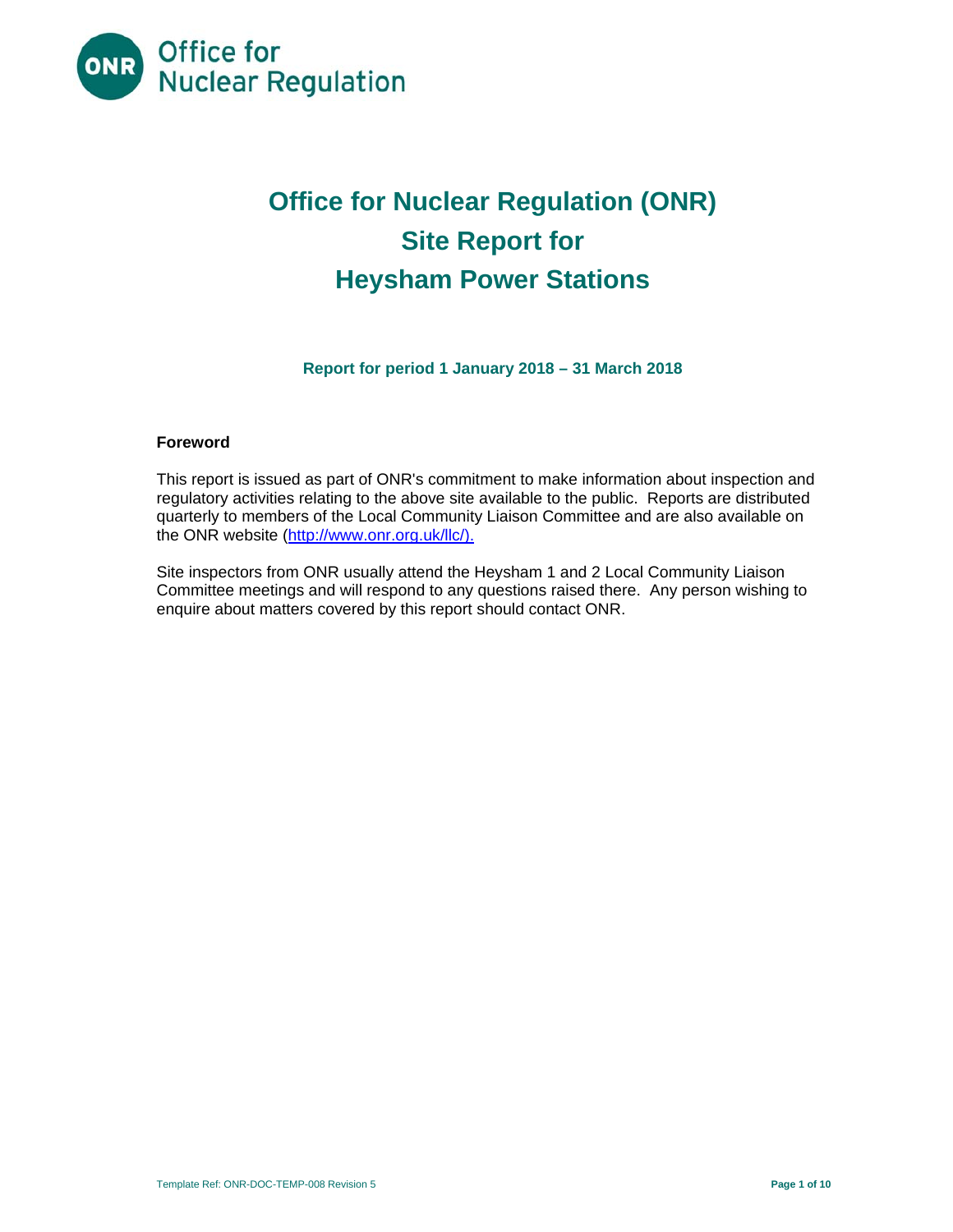# **TABLE OF CONTENTS**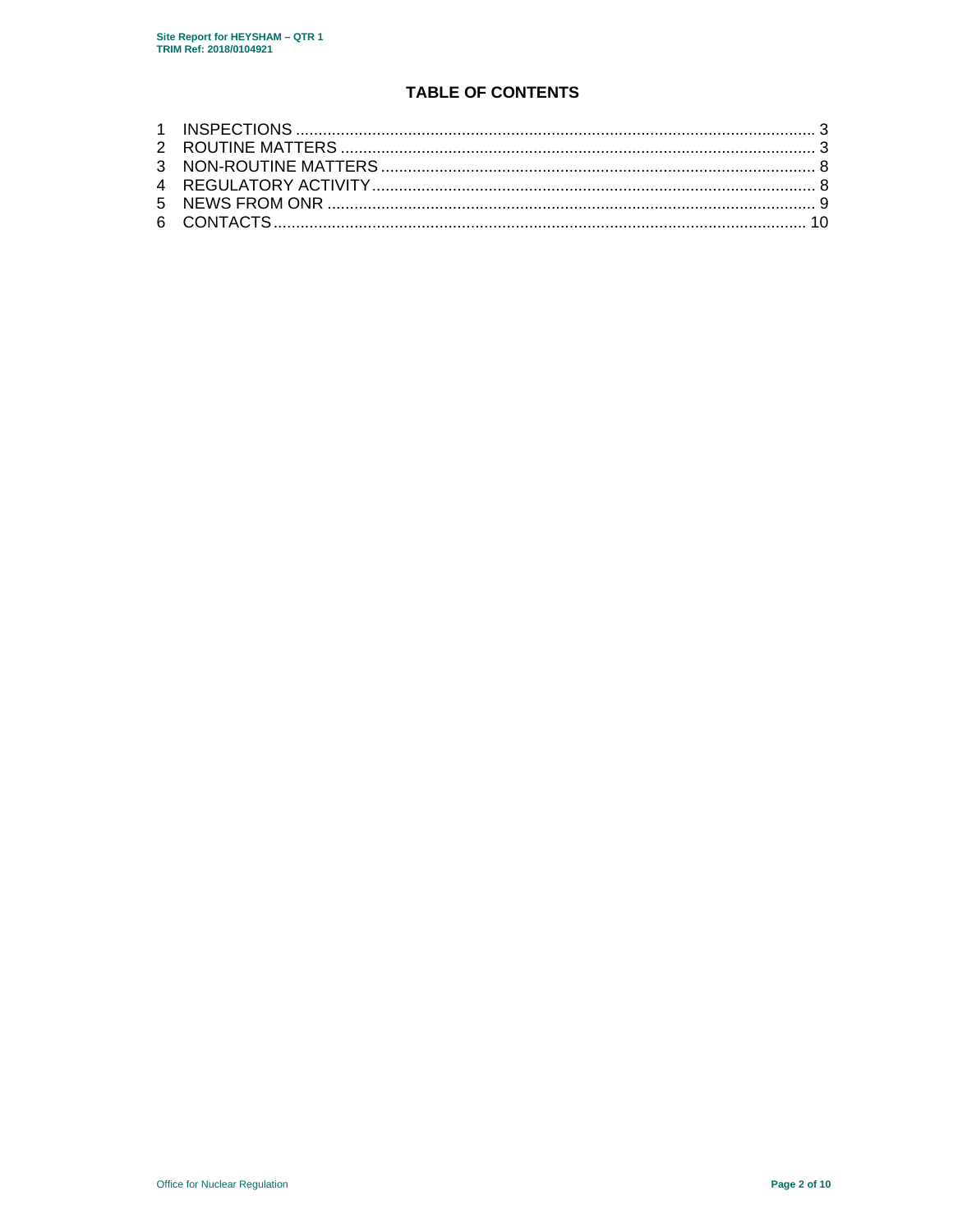### **1 INSPECTIONS**

### **1.1 Dates of inspection**

1. The ONR nominated site inspectors made inspections on the following dates during the quarter:

## **Heysham 1**

- 23 25 January 2018
- $\blacksquare$  20 22 February 2018
- $-7 8$  March 2018
- $-20 21$  March 2018

## **Heysham 2**

- **25 January 2018**
- **14–16 February 2018**
- $-20 22$  February 2018
- $-7 8$  March 2018
- **27–28 March 2018**
- 2. In addition, other ONR specialist inspectors were involved in interventions on the following dates during the quarter:

#### **Heysham 1**

- $\blacksquare$  24 25 January 2018
- $-20 22$  February 2018
- 8 March 2018
- 21 March 2018

#### **Heysham 2**

- **27 28 March 2018**
- 3. The ONR Deputy Chief Inspector visited the Station on the following dates during the quarter:
	- **7 March 2018**

# **2 ROUTINE MATTERS**

#### **2.1 Inspections**

- 4. Inspections are undertaken as part of the process for monitoring compliance with:
	- the conditions attached by ONR to the nuclear site licence granted under the Nuclear Installations Act 1965 (NIA65) (as amended);
	- the Energy Act 2013;
	- the Health and Safety at Work Act 1974 (HSWA74); and
	- Regulations made under HSWA74, for example the lonising Radiations Regulations 2017 (IRR17) and the Management of Health and Safety at Work Regulations 1999 (MHSWR99).
	- the Regulatory Reform (Fire Safety) Order 2005
	- the Nuclear Industries Security Regulations 2003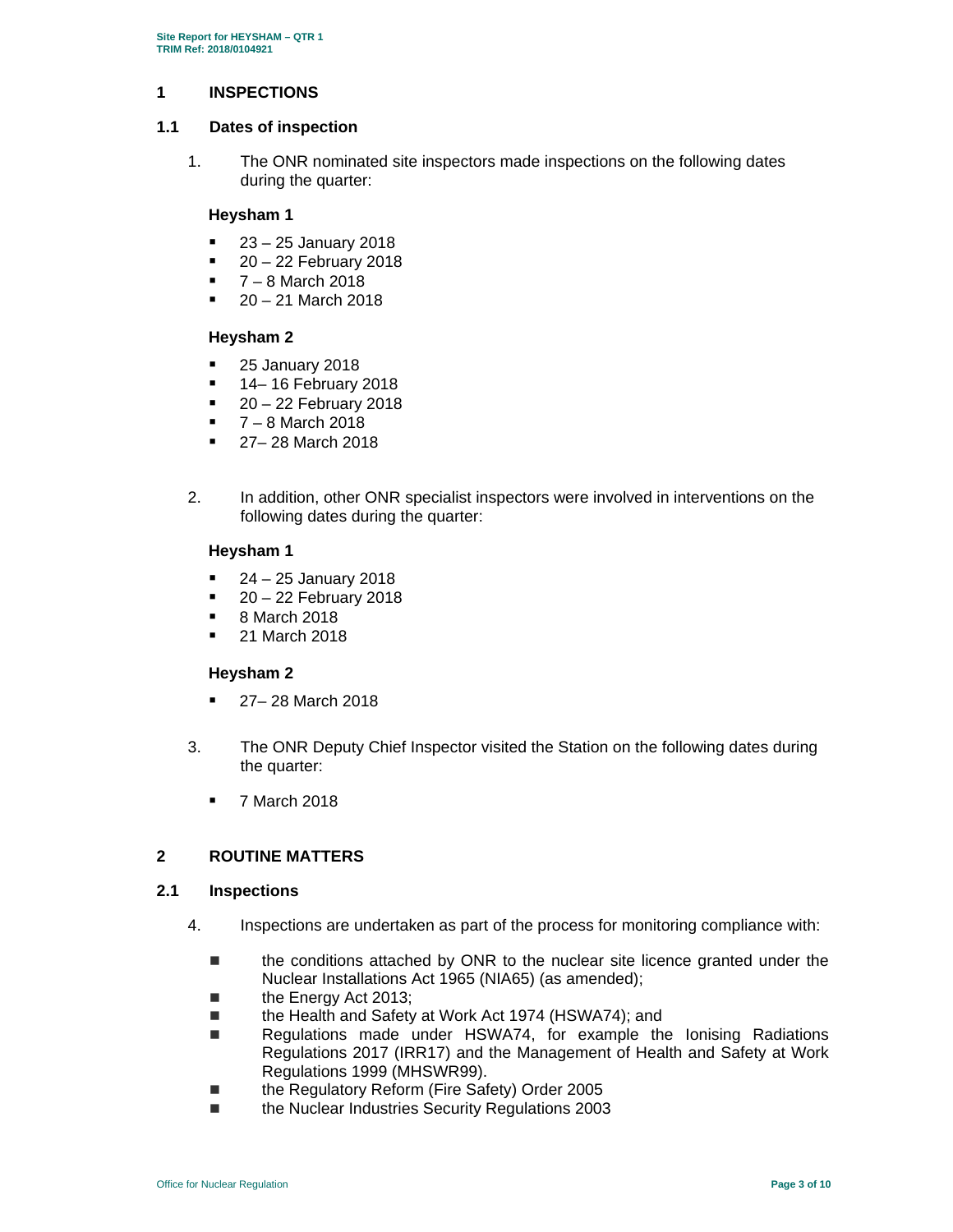- 5. The inspections entail monitoring the licensee's actions on the site in relation to incidents, operations, maintenance, projects, modifications, safety case changes and any other matters that may affect safety. The licensee is required to make and implement adequate arrangements under the conditions attached to the licence in order to ensure legal compliance. Inspections seek to judge both the adequacy of these arrangements and their implementation.
- 6. In this period, the following routine inspections were undertaken:

# **Heysham 1**

- $\blacksquare$  Licence condition 8 Warning notices
- $\blacksquare$  Licence condition 9 Instructions to persons on the site
- $\blacksquare$  Licence condition 12 Duly authorised and other suitably qualified and experienced persons
- Licence condition 26 Control and supervision of operations
- $\blacksquare$  Licence condition 28 Examination, inspection, maintenance and testing
- $\blacksquare$  Licence condition 30 Periodic shutdown
- 7. The Station's arrangements to comply with LC 8 were found to align with ONR guidance. From the evidence sampled the Inspectors judged there to be suitable and sufficient safety notices for the purposes of informing persons on site with no regulatory issues being raised.
- 8. The arrangements to comply with LC 9 are in line with ONR guidance and are being complied with at Heysham 1. A number of the associated arrangements such as training pocket booklets and the Station safety stand down process are also considered to be good practice.
- 9. The Inspectors found the arrangements to comply with LC 12 to be in line with ONR guidance. From the evidence sampled the Inspectors judged these should ensure only suitably qualified and experienced persons perform any duties which may affect the safety of operations. The arrangements also provide for the appointment of duly authorised persons (DAPs) to control and supervise operations, which may affect plant safety.
- 10. From the evidence sampled and personnel spoken during the intervention, the Inspectors judged Heysham 1 to be in compliance with LC 26. In the Inspector's opinion a number of the associated processes at Heysham 1, such as task observation analysis process are also considered to be good practice.
- 11. From the evidence sampled ONR judged the LC 28 arrangements to meet legal requirements with no regulatory issues being raised.
- 12. Preparations for the forthcoming Reactor Unit 2 statutory outage is progressing well. There are some areas highlighted as slipping behind programme however these are known about and are being monitored by the Outage Manager. Based upon discussions and evidence presented, ONR consider there are currently no serious threats to the delivery of the periodic shutdown and the Station is complying with its LC 30 arrangements.
- 13. The ONR Fire Safety Inspector performed a routine inspection of the Station against the Regulatory Reform (Fire Safety) Order 2005. No regulatory issues were raised by the Inspector.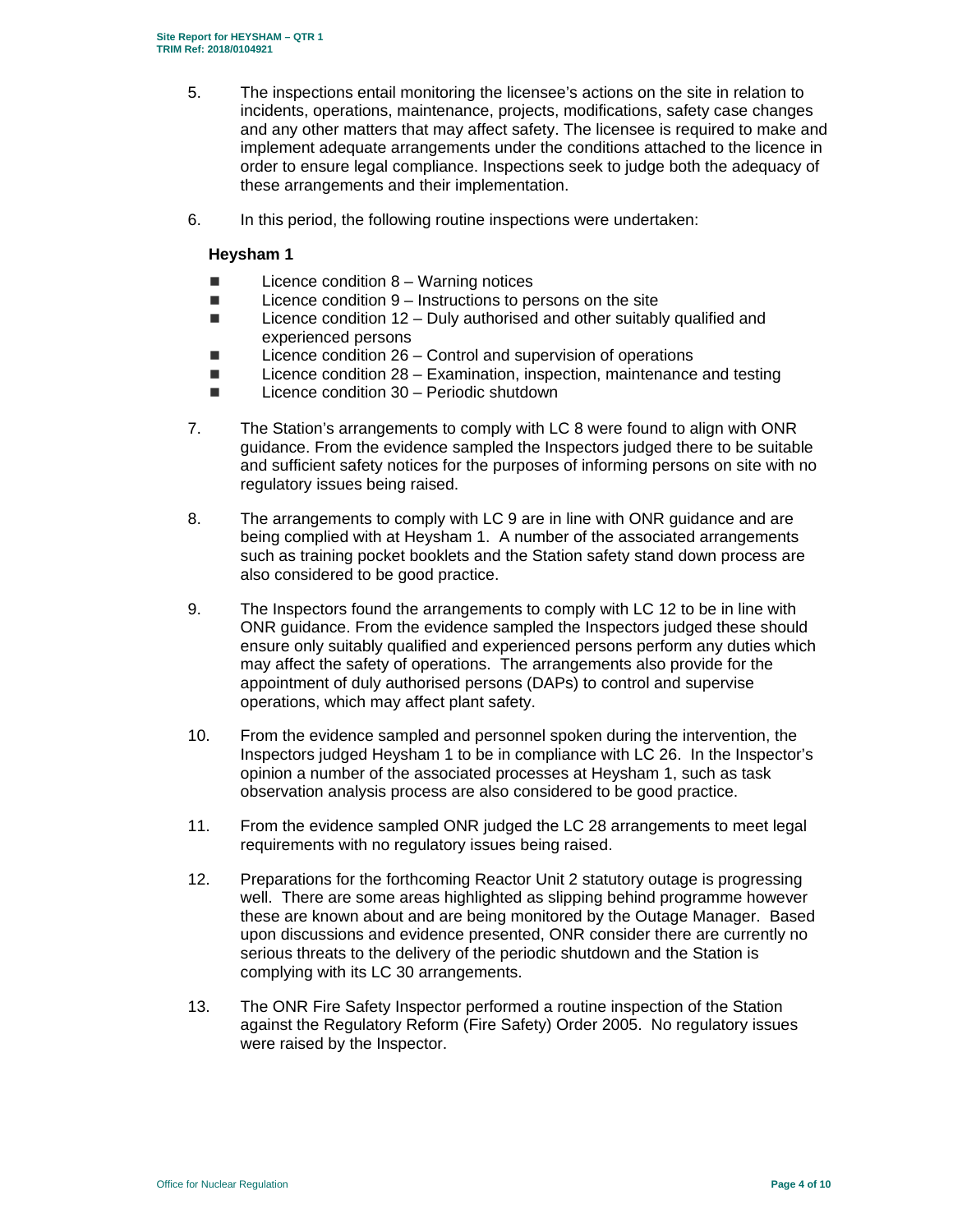## **Heysham 2**

- $\blacksquare$  Licence condition  $7$  Incidents on the site
- $\blacksquare$  Licence condition 11 Emergency arrangements
- Licence condition 14 Safety documentation
- Licence condition 26 Control and supervision of operations
- Licence condition 36 Organisational capability
- 14. Licence condition 7 –The LC 7 compliance inspection found that the station's arrangements were in line with ONR guidance and were being complied with; evidence of good practice was also observed during the inspection. No regulatory issues were raised.
- 15. Licence condition 11 An ONR team of safety and security inspectors witnessed the annual level 1 demonstration emergency exercise. Exercise "Guild" an adequate demonstration of the station emergency arrangements was noted for the current year and the staff responded well in many parts to a challenging scenario. There were some minor observations made regarding tannoy discipline and some personal behaviours during the muster which were dealt with by the station immediately after the exercise. Notwithstanding this observation, the inspection has been rated as Green through the Integrated Intervention Strategy (IIS).
- 16. Licence condition 14 The Station's arrangements to comply with LC 14 was found to align with ONR guidance, evidence of good practice was also observed during the inspection. No regulatory issues were raised.
- 17. Licence condition 26 The station's arrangements for the use of field supervisors were in line with ONR guidance and were being complied with. However, a minor administrative shortfall was noted with respect to the station's full understanding of contractor field supervisors' experience in holding this role, a regulatory issue was raised to monitor the station's progress.
- 18. Licence condition 36 ONR identified a number of the associated arrangements in several areas that met relevant good practice such as organisational capability, future personnel planning and the control of organisational change. A minor administrative shortfall was noted with respect to the station's risk assessment process regarding control of working time and worker fatigue. A single regulatory issue was raised to monitor the station's progress.
- 19. In addition to the program of site licence compliance inspections, ONR also inspects operating reactors based on safety related systems. Each site has a safety case, which identifies the important aspects of operation and management required for maintaining safety. For both stations at Heysham, the key systems important to nuclear safety will be inspected against the requirements of the safety case over a five-year period. ONR considers that this will provide additional assurance that operations on the Heysham site are safe. Each of these system inspections considers the relevant licence conditions below:
	- **Licence condition 10: Training**
	- Licence condition 23: Operating rules
	- Licence condition 24: Operating instructions
	- Licence condition 27: Safety mechanisms
	- Licence condition 28: Examination, inspection, maintenance and testing
	- Licence condition 34: Leakage and escape of radioactive material and radioactive waste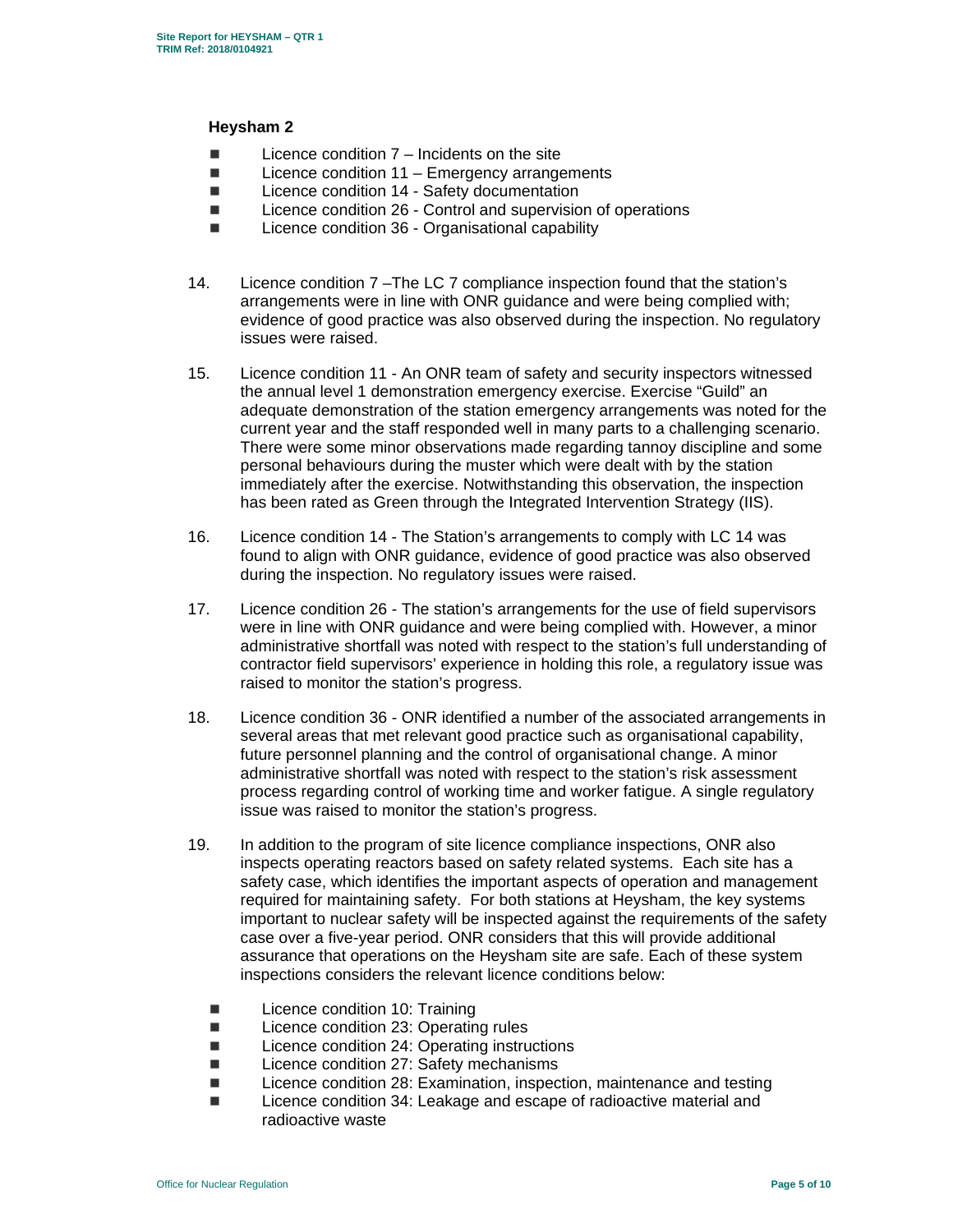20. During the reporting period, the following safety related systems were inspected:

# **Heysham 1**

## Turbine Over Speed Protection

21. This System Based Inspection (SBI) covered the turbine over speed protection system. This is a mechanically activated system operated when centrifugal forces generated by an over speed overcome spring pressure. The mechanical over speed rings are set to operate at 110% of the normal turbine operating speed. Turbine over speed protection has no nuclear safety case claims in normal operations with the primary duty being to prevent turbine disintegration faults. Physical over speed testing of the turbine is conducted after a statutory outage prior to the resynchronisation of the turbine to the grid. The maintenance of the turbine over speed system equipment is undertaken off site at the original equipment manufacturer's facility. ONR inspected a sample of test and maintenance records and found them to have been completed in accordance with their scheduled tolerance dates. After considering the evidence sampled, the Inspector concluded that overall the arrangements and their implementation associated with the turbine over speed systems met the legal requirements and were in line with relevant good practice.

#### Instrument Air Supplies

22. This SBI targeted the instrument air system which provides clean compressed air to the pneumatically operated valves across the site. Maintenance and operational challenges of the air compressors had led to them being replaced approximately five years ago. The replacement units improved the performance of the system and reduced the operator burden but were found to be difficult to maintain. A programme of replacement has just started with the first unit waiting commissioning. The instrument air system has no safety duty in normal operations. The instrument air is required to operate a number pneumatic valves which are all designed to revert to a safe position should there be a loss of air. After considering the totality of evidence examined during the inspection against the relevant licence conditions, the ONR specialist inspector judged that the instrument air system met the requirements of the associated safety case. The arrangements in place were suitable overall and were being implemented in a satisfactory manner with no formal regulatory action being required.

# **Heysham 2**

# No Break Supplies System

- 23. This SBI targeted the licensee's no break supplies system which provides a reliable, on demand, power supply for all necessary electrical loads during post reactor trip operation for all essential post trip operations. The no break electrical supplies system provides electrical power supplies to a number of nuclear safety significant systems that cannot withstand a short interruption to their electrical power supplies during post trip operation.
- 24. The intervention included a plant walk-down of the system where ONR specialist inspectors observed a poor standard of housekeeping in the battery rooms visited. These issues were immediately dealt with during the walk-down by the station.
- 25. After considering the totality of evidence examined during the inspection against the relevant licence conditions (LCs 10, 23, 24, 27 and 28), the ONR specialist inspectors concluded that overall, the licensee's arrangements, and their implementation, associated with the no break supplies system met the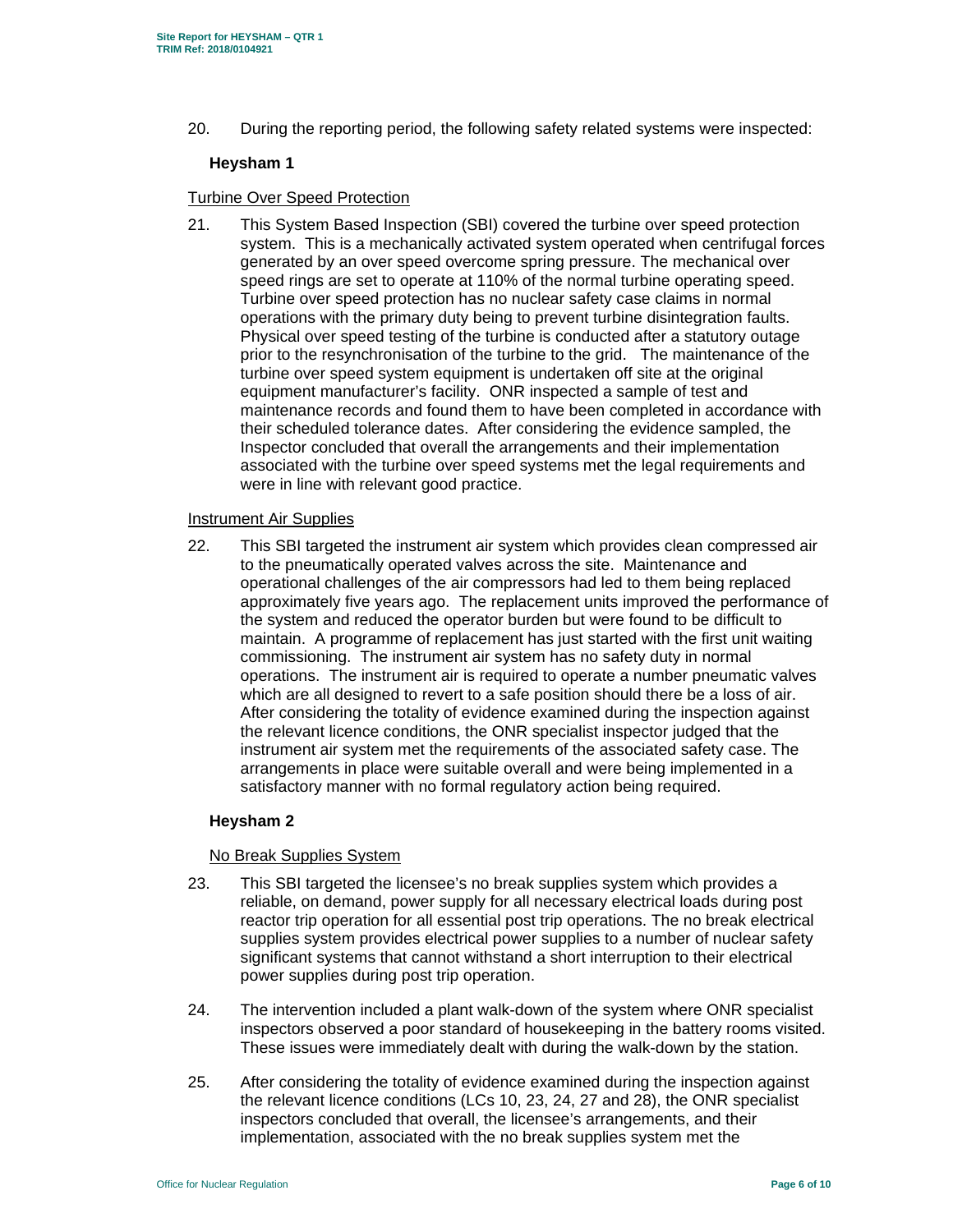requirements of the safety case. However, the specialist inspectors considered improvements were required in some areas and a regulatory issue was raised to track and monitor the agreed remedial action.

## **2.2 Other work**

### Deputy Chief Inspector (DCI) Visit

26. The Deputy Chief Nuclear Inspector (DCI) Director for ONR's Operating Facilities Division, visited Heysham site as part of a plant and people familiarisation visit. The visit consisted of a plant tour of Heysham 2 and meeting the Heysham 1 and 2 senior leadership team. Overall the discussions were open and informative for both parties.

## Counter Terrorism Exercise

27. An ONR team of safety and security inspectors witnessed the station's security contingency exercise 'FENDER." The inspection team judged that the demonstration was adequate. The nominated site inspector did raise a single regulatory issue regarding failed equipment within the simulator training facility. The licensee has since rectified the current problem and is planning for future investment in this area.

## **Heysham 1**

28. The Nominated Site Inspector attended a meeting with the Station's health and safety representatives. A number of topics were discussed including mental health and well-being, safety coordinator roles, statutory outage and site task teams. The discussion was open and constructive with no matters of significant concern being raised that required a regulatory action or issue to be raised at this time.

## Periodic Safety Review 3

29. Site Licence Condition 15 – Periodic Review requires the licensee to make and implement arrangements for the periodic and systematic review and reassessment of safety cases (PSR). This is formally reported to ONR on a ten year basis. Heysham 1 has recently submitted its PSR 3 to ONR for assessment. During this period the nominated site inspector and the project inspector for the Heysham 1 / Hartlepool PSR3 had a meeting with the station staff to discuss the submission and the ONR interactions during the assessment phase. The PSR has identified a number of recommendations for the Station to action, six of which have been categorised of medium priority for addressing within a two year timescale. ONR intends to complete its assessment of the PSR this year and reports its findings.

# **Heysham 2**

30. The Heysham 2 and Hinkley Point B ONR nominated site inspectors observed a peer assessed training exercise "TAYLOR" in January 2018. The exercise was also observed by a South African nuclear regulator who was on secondment to ONR. We noted that this was a challenging exercise with good participation all round. There were good interjections by umpires which enabled the acceleration of the scenario enabling all the exercise participants to take part. In general, our observation of the exercise enabled us to judge that Heysham 2 was maximising its shift training to embed learning and to push the exercise players. We conclude that the exercise was challenging and that the Heysham 2 exercise season was preparing well for its formal LC11 level 1 demonstration to ONR in February 2018 (see comments above).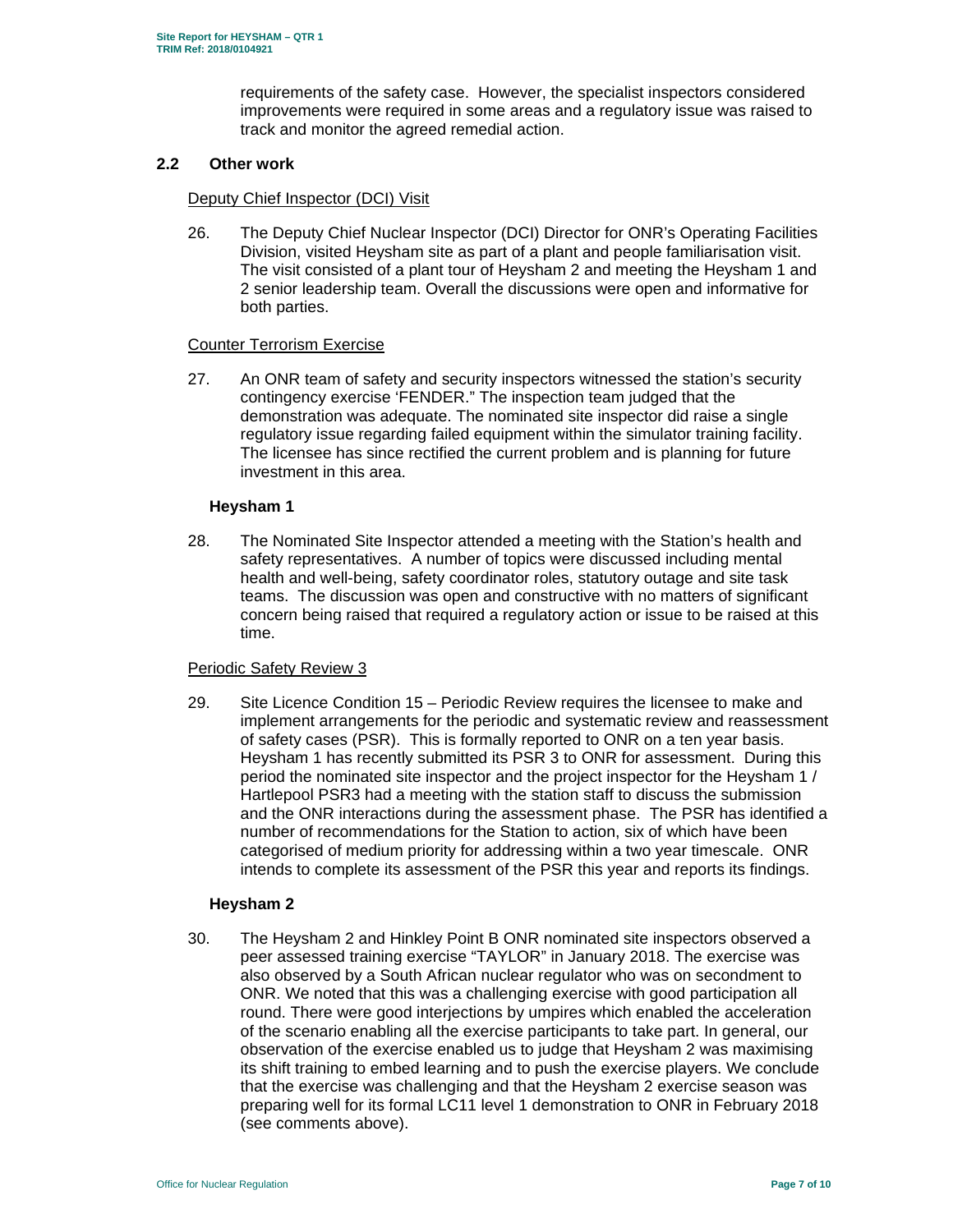31. In addition, the site inspector held meetings with the Heysham 2 station director as part of his routine station engagement. Other routine engagements also include the licensee's independent nuclear assurance inspector and ONR issues follow-up meetings.

# **3 NON-ROUTINE MATTERS**

32. Licensees are required to have arrangements to respond to non-routine matters and events. ONR inspectors judge the adequacy of the licensee's response, including actions taken to implement any necessary improvements.

#### **Heysham 1**

- 33. During this period, the Heysham 1 nominated site inspector reviewed a number of incidents that met the criteria for routine reporting to ONR under the site's Licence Condition 7 arrangements. The site inspector sampled the station's follow up reports and corrective actions. From the evidence sampled, the inspector was satisfied that these incidents were being adequately investigated and appropriate event recovery actions had been identified. In addition, the site inspector held meetings with the Heysham 1 independent nuclear assurance inspector and reviewed progress with ONR issues.
- 34. In March the Station reported an incident which caused CO2 gas supplies to be made temporarily unavailable. A CO2 safety relief valve was lifting and was not able to be reset. The station began to de-load both operating reactors in preparation to manually shut them down in a controlled manner. An Operational Alert status was declared to set up the Emergency Control Centre and gain additional support staff to assist the duty shift operations team.
- 35. The station was able to restore the availability of the CO2 supplies and the requirement to shut down the reactors was terminated. The Station subsequently entered an event recovery process to manage follow up activities on the plant. These activities later required the manual shutdown of Reactor 2 to in order to reestablish a tripped boiler quadrant.
- 36. The Nominated Site Inspector had an information gathering meeting with the event recovery manager to discuss the CO2 plant fault and Reactor 2 return to service plan. The Inspector judged the Station to be responding appropriately with the event recovery plan. The Station is undertaking an investigation to determine the root causes of the incident. ONR will review this reported incident and undertake follow up enquires in accordance with its guidance.

# **4 REGULATORY ACTIVITY**

37. ONR may issue formal documents to ensure compliance with regulatory requirements. Under nuclear site licence conditions, ONR issues regulatory documents which either permit an activity or require some form of action to be taken. These are usually collectively termed Licence Instruments (LIs), but can take other forms. In addition, inspectors may issue Enforcement Notices to secure improvements to safety.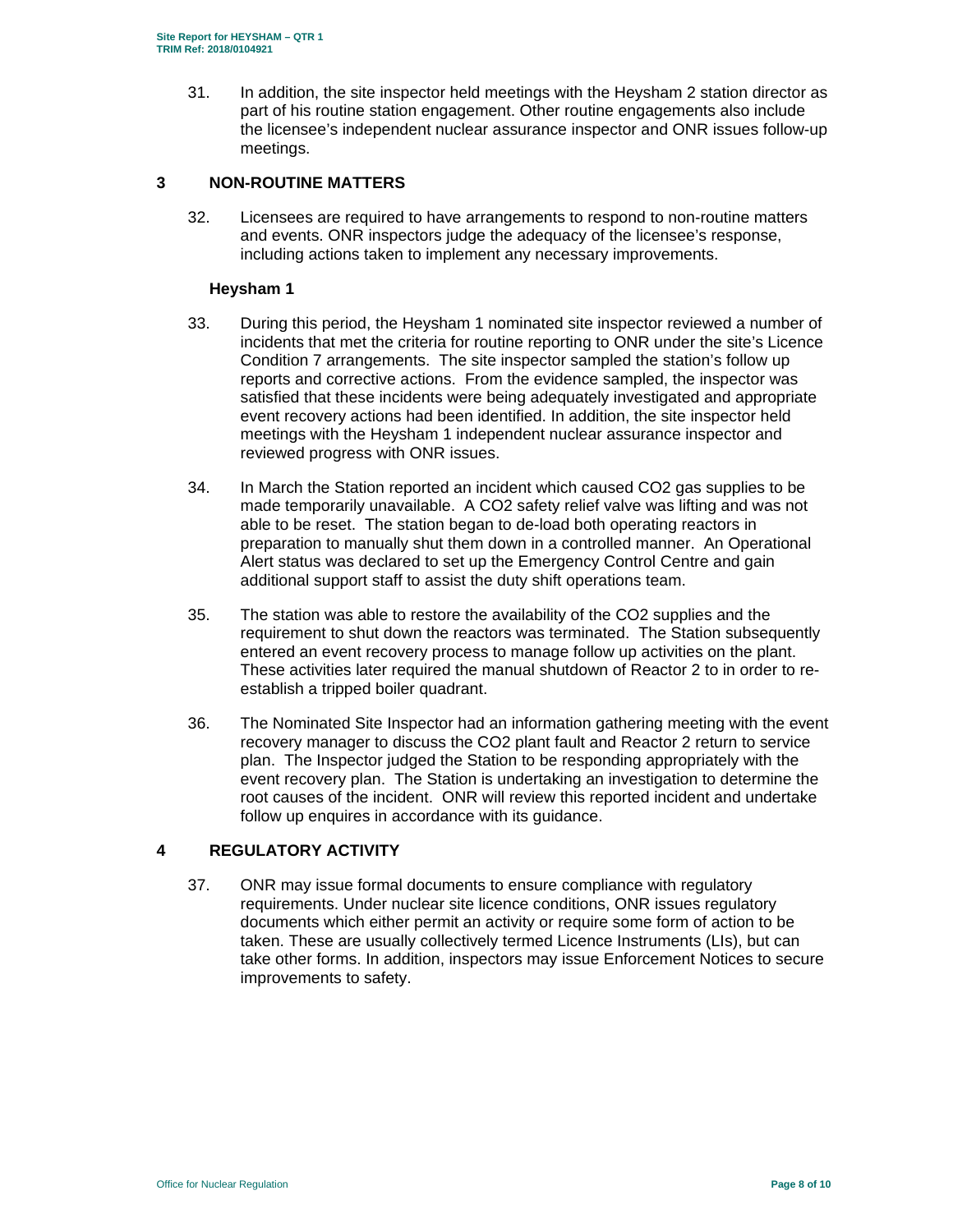# **Table 1 Licence Instruments and Enforcement Notices Issued by ONR during this period**

| <b>Date</b> | <b>Type</b> | Ref Nol | <b>Description</b>                                                             |
|-------------|-------------|---------|--------------------------------------------------------------------------------|
| N/A         |             |         | No Licence Instruments or Enforcement<br>Notices were issued during the period |

Reports detailing the above regulatory decisions can be found on the ONR website at http://www.onr.org.uk/pars/.

## **5 NEWS FROM ONR**

- 38. In January, ONR received the results of its first external stakeholder survey which was undertaken by YouGov on behalf of ONR. A broad range of stakeholders were invited to participate in an online survey, with 351 responses received. In addition to the online survey, a number of in depth interviews were also completed with stakeholders. While overall the results demonstrate ONR is seen as a high performing organisation with good levels of stakeholder confidence, there are areas where improvements can be made and we will be working with our divisions on those in the coming months. Further details about the survey results can be found in our March 2018 newsletter which is available on ONR's website.
- 39. In February, ONR held its first webinar following the publication of the 'Guide to enabling regulation in practice.' Chief Nuclear Inspector, Mark Foy and Deputy Chief Inspector, Mike Finnerty, were on hand to answer questions about the guide which has been designed to illustrate working examples of enabling regulation in practice. This is a new channel of communication for ONR and we'll be holding further webinars on different topics over the coming months. If you would like to join future webinars then please get in touch with the ONR Communications team via contact@onr.gov.uk
- 40. In March, ONR held the first of two meetings this year with representatives from across the NGO community. Held in Birmingham, the meeting was attended by 15 NGO representatives from 11 different organisations. Topics discussed included: Domestic Safeguards pending the withdrawal of the UK from Euratom; Emergency Planning Arrangements; and the ONR Stakeholder Survey results. The next meeting is scheduled to take place in October 2018. We are keen to increase the number of people engaging with ONR on nuclear safety and security issues and would like to invite members of SSGs, and LCCs to join our engagement programme. For more details please get in touch via contact@onr.gov.uk